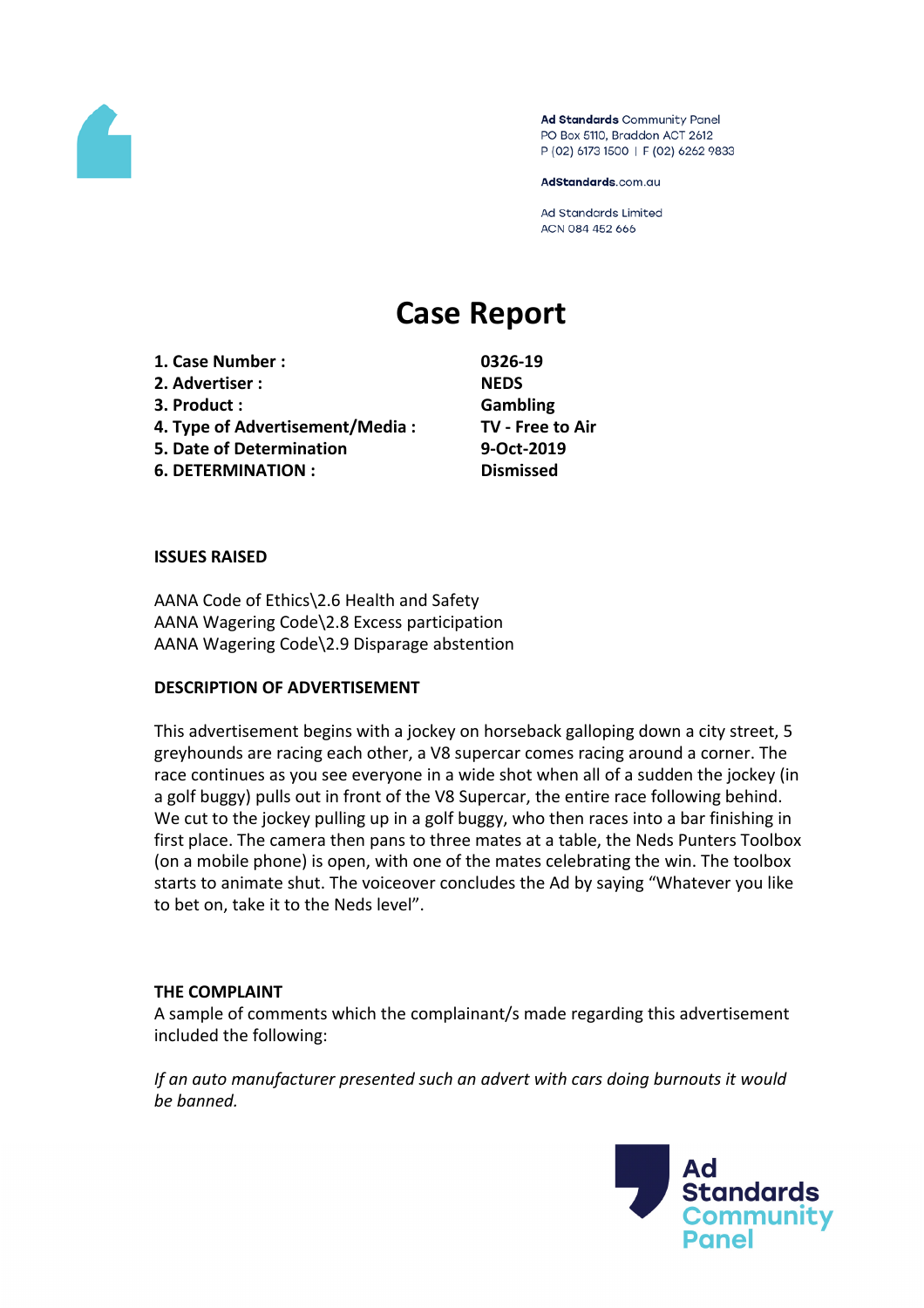

If I did a burnout like this and posted it to the internet the police would be at my front *door.*

*With the Victoria road toll at an increased level this advert is the totally wrong message.*

*Road safety - doing burnouts in a city street is unacceptable. In a faux racing car. City street are not burnout venues.*

*This sort of driving and message is exactly what police are fighting against.*

*The ad is aggressive inappropriate and if you do all this you can go out and have a bet But bet responsable!!!!*

*The only thing I object to is it shows a vehicle travelling at high speed.in a burnout manner,with the carnage of our young people every week this type of ad should be banned.*

*The tagline 'take your gambling to the Neds level' encourages problem gambling.*

# **THE ADVERTISER'S RESPONSE**

Comments which the advertiser made in response to the complainant/s regarding this advertisement include the following:

*Thank you for your letter dated 24 September 2019 and for bringing this complaint to our attention. We are always open to hearing the views of community members either directly or through avenues such as Ad Standards ("AS"). We believe that the advertisement in question is a Neds television commercial promoting our "Neds" brand ("Ad").* 

*The reason for concern outlined by the community member in your letter of 24 September 2019 is:* 

*"If an auto manufacturer presented such an advert with cars doing burnouts it would be banned. If I did a burnout like this and posted it to the internet the police would be at my front door. With the Victoria road toll at an increased level this advert is the totally wrong message. Road safety - doing burnouts in a city street is unacceptable. In a faux racing car. City street are not burnout venues. This sort of driving and message is exactly what police are fighting against."*

*The specific issues raised are in relation to clause 2.6 of the AANA Code of Ethics ("the Code").*

*Our response to this complaint is set out below.* 

## *A description of the advertisement*

*The Ad is a 30 second advertisement. The commercial starts off in a fantastical world, where you see things you would never see in real life. A jockey on horseback gallops*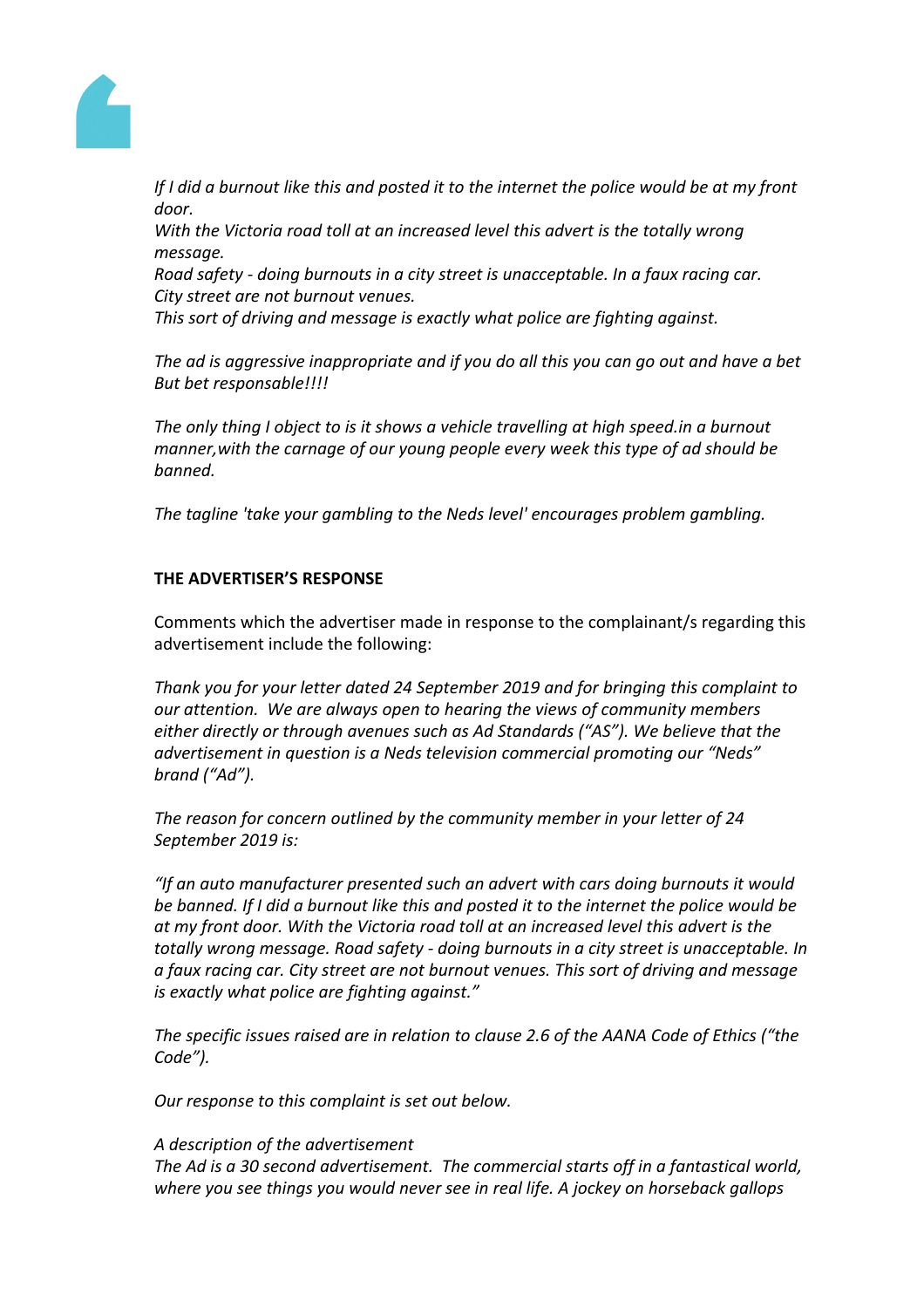

*down a city street, 5 greyhounds are racing each other, a V8 supercar comes racing around a corner. All different sports codes are racing against each other, but for what, the viewer does not know yet. The race continues as you see everyone in a wide shot when all of a sudden the jockey (in a golf buggy) pulls out in front of the V8 Supercar, the entire race following behind. We cut to the jockey pulling up in a golf buggy, who then races into a bar finishing in first place. The camera then pans to three mates at a table, the Neds Punters Toolbox (on a mobile phone) is open, with one of the mates celebrating the win. The toolbox starts to animate shut as the viewer come back to reality.*

*The premise behind the Ad is that the race was happening all within the phone and the punters have no idea what has happened in order for the jockey to win. The voiceover concludes the Ad by saying "Whatever you like to bet on, take it to the Neds level". The Neds Level logo then shows on screen. In accordance with regulations and as part of our commitment towards responsible gambling, "Is gambling a problem for you? Call Gambling Help on 1800 858 858 or visit gamblinghelponline.org.au" appears on screen during the Ad.*

#### *Our comments in relation to the complaint*

*At the outset and with respect to the views of the community member, we wish to correct some incorrect assertions made in the complaint:*

## *Assertion:*

*"If an auto manufacturer presented such an advert with cars doing burnouts it would be banned."*

"If I did a burnout like this and posted it to the internet the police would be at my front *door."*

*"Road safety - doing burnouts in a city street is unacceptable. In a faux racing car." "City street are not burnout venues."*

#### *Response:*

*The V8 racing car is part of the race. It does not perform a "burnout". The car is depicted as coming around a corner at a high speed as part of the race. As part of that process, smoke is emitted from the car turning the corner, just as the case would be in a V8 car race.*

*The Ad advertises the Neds brand and depicts various sports all racing against each other in a fanciful race in a fantastical world. The advertisement is clearly not a depiction of real life, as there are a number of scenes showing events that would not occur in real life.*

*A number of safety precautions were taken during the filming of the Ad. These included a number of Brisbane CBD streets being shut down to traffic and general public during the shooting of the Ad, a temporary safety office on set for the entire duration of the 3 day shoot, and the engagement of a professional stunt car driver for the driving of the V8 car.*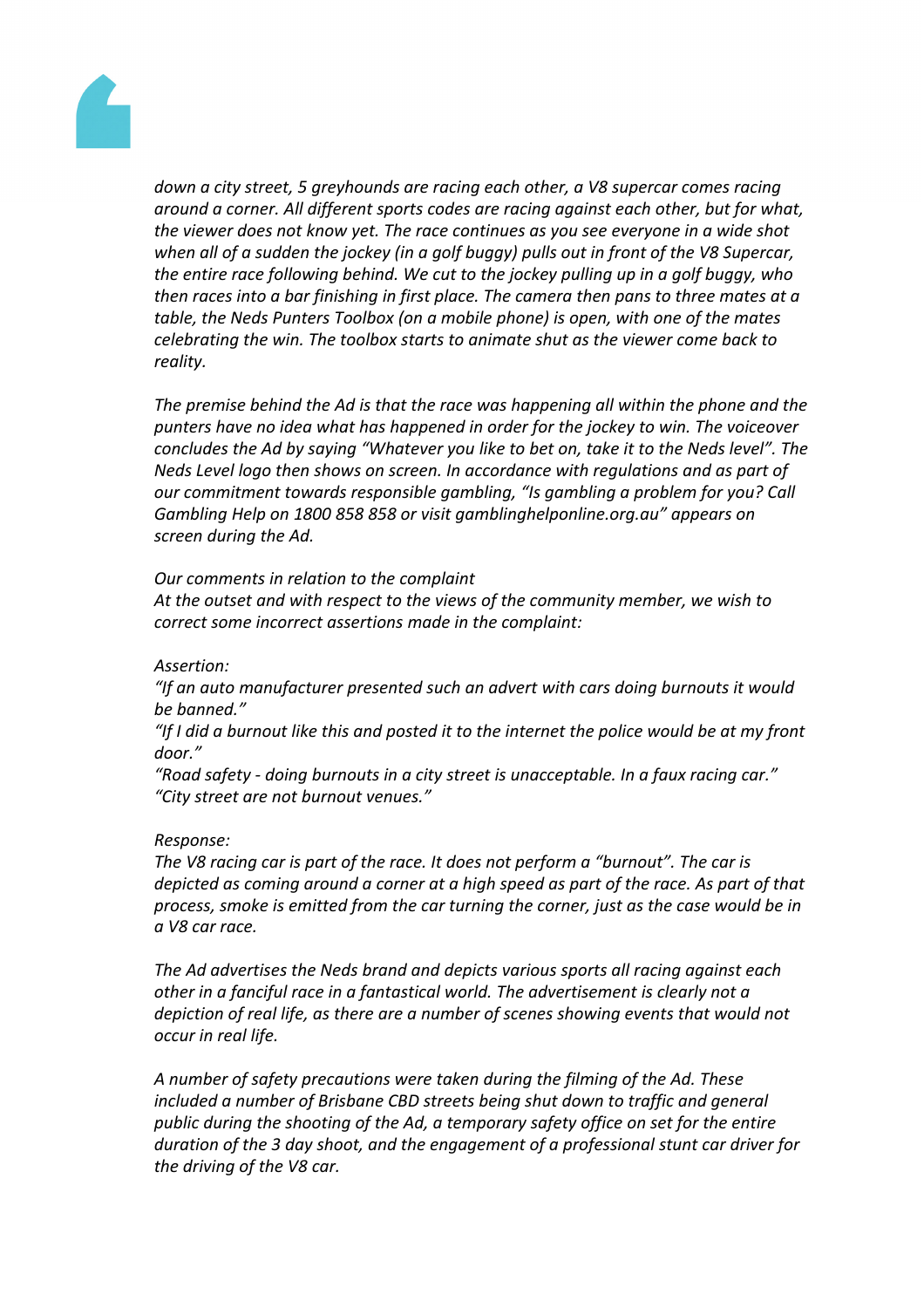

# *Assertion:*

*"With the Victoria road toll at an increased level this advert is the totally wrong message."*

*'This sort of driving and message is exactly what police are fighting against."*

# *Response:*

*The Ad depicts a fanciful race through city streets of a fantastical world. The Ad is clearly not a real world scenario. Along with the V8 car in the race, the Ad also shows other fanciful scenes such as a boxer riding a race horse through city streets, greyhounds racing along city streets, a golf cart driving on city streets and other sportspeople running through city streets.*

*The Ad does not advocate or promote members of the general public performing "burnouts". Further, this Ad does not send the "wrong message". This Ad does not send any negative message regarding "burnouts", "speeding" or road safety in general.*

# *Section 2 of the Wagering Code*

*As we are an online and telephone wagering business licensed and regulated in Australia, the Wagering Code is applicable to our Ad. Although, for the reasons below, we do not believe our Ad contravenes the Wagering Code.*

## *2.1 – Directed to Minors*

*We believe that our Ad, having regard to the theme, visuals and language used, is not directed to persons under the age of 18 years of age.*

## *2.2 – Depiction of Minors*

We believe that our Ad does not depict a person under the age of 18 years of age in an *incidental role or at all.*

## *2.3 – Depiction of 18-24 year olds wagering*

*We believe that our Ad does not depict a person aged 18-24 years old engaged in wagering activities.*

*2.4 – Wagering in combination with the consumption of alcohol We believe that our Ad does not portray, condone or encourage wagering in combination with the consumption of alcohol.* 

*2.5 – Stated or implied promise of winning We believe that our Ad does not state or imply a promise of winning.*

*2.6 – Means of relieving a person's financial or personal difficulties We believe that our Ad does not portray, condone or encourage participation in wagering activities as a means of relieving a person's financial or personal difficulties.*

*2.7 – Sexual success and enhanced attractiveness*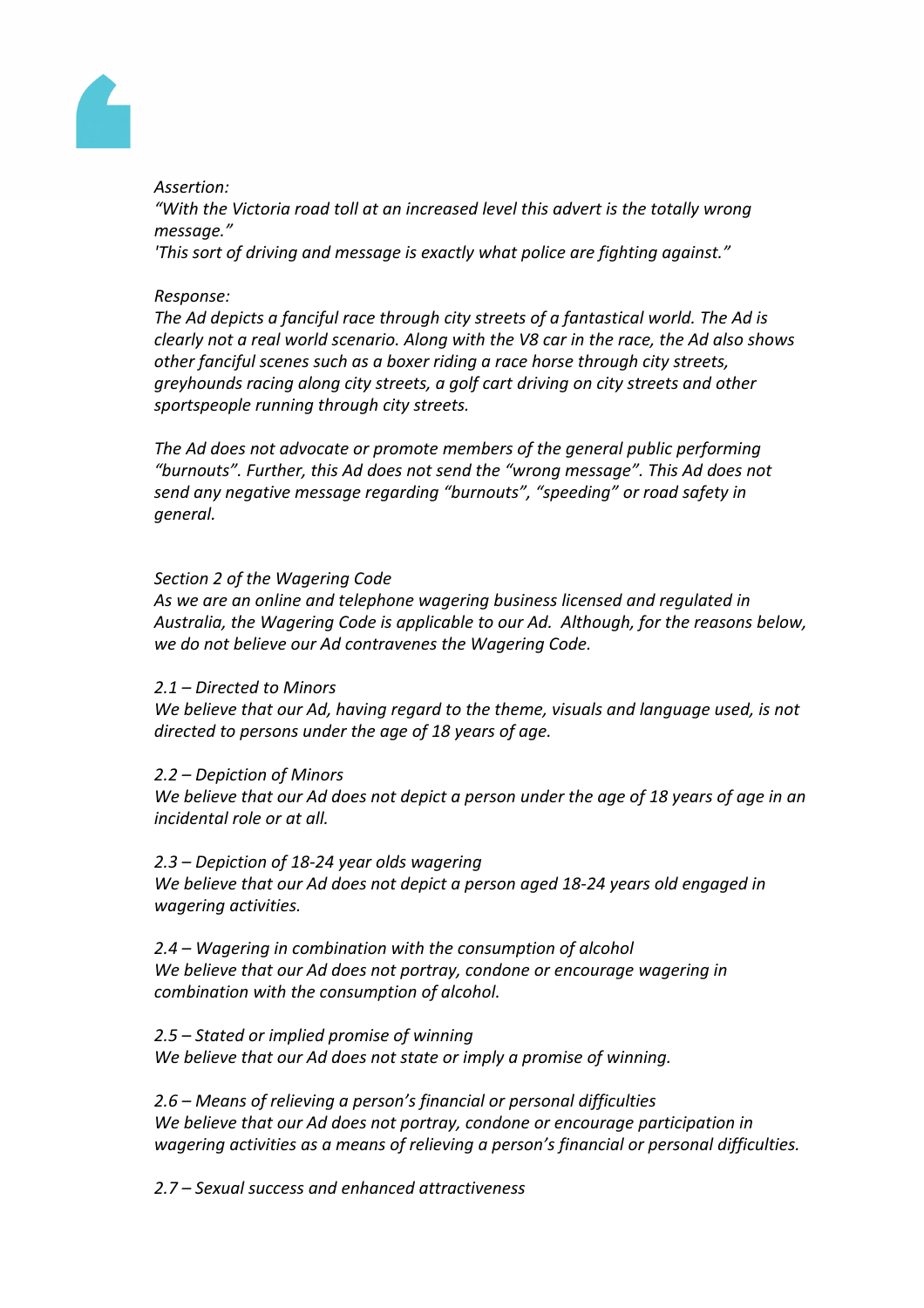

*We believe that our Ad does not state or imply a link between wagering and sexual success or enhanced attractiveness.*

*2.8 – Excessive participation in wagering activities We believe that our Ad does not portray, condone or encourage excessive participation in wagering activities.*

*2.9 – Peer pressure to wager or abstention from wagering We believe that our Ad neither portrays, condones or encourages peer pressure to wager nor disparages abstention from wagering activities.*

#### *Section 2 of the AANA Code of Ethics*

*For the reasons mentioned above and below, we do not believe our Ad contravenes the AANA Code of Ethics.*

## *2.1 – Discrimination*

*We believe that our Ad does not discriminate against or vilify a person or section of the community on account of race, ethnicity, nationality, gender, age, sexual preference, religion, disability, mental illness or political belief.* 

#### *2.2 - Exploitative and degrading*

*We believe that our Ad does not employ sexual appeal in a manner which is exploitative or degrading of any individual or group of people.*

#### *2.3 – Violence*

*We believe that our Ad does not present or portray violence.* 

## *2.4 – Sex, sexuality and nudity*

*We believe that our Ad does not treat sex, sexuality or nudity with insensitivity to the relevant audience.* 

#### *2.5 – Language*

*We believe that our Ad uses language which is appropriate in the circumstances, and is not strong or obscene.* 

#### *2.6 - Health and Safety*

*We believe that the Ad does not depict material contrary to prevailing community standards on health and safety.*

*In summary, the Ad is a fanciful race of sportspeople in a fantastical world containing scenes/events that would not occur in the real world. This includes a boxer riding a race horse through city streets, greyhounds racing along city streets, a golf cart driving on city streets and other sportspeople running through city streets.*

*The V8 racing car is part of the fanciful race. It does not perform a "burnout". The car is depicted as coming around a corner at a high speed as part of the fanciful race. As*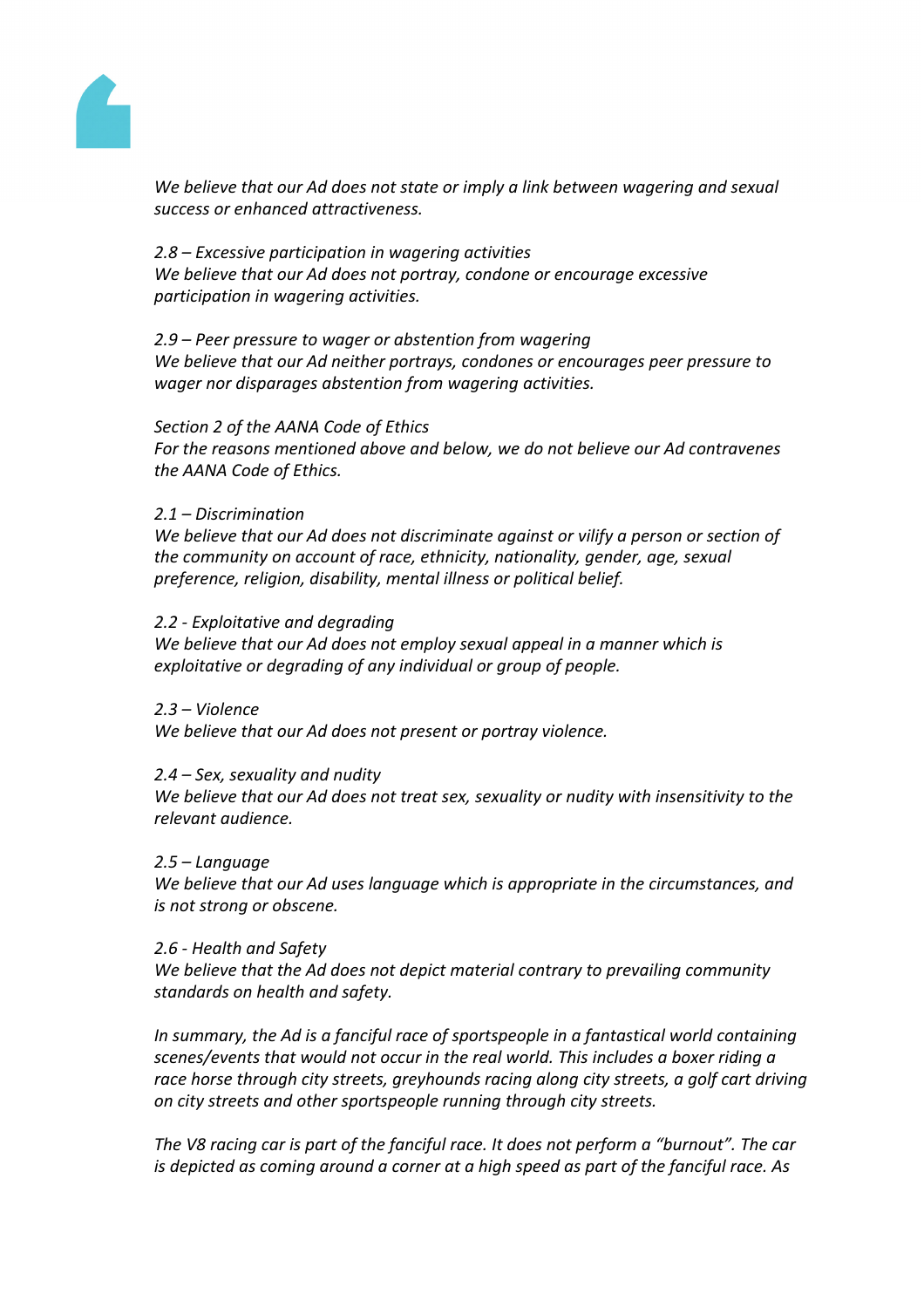

*part of that maneuver, smoke is emitted from the car turning the corner, similar to what would be seen in a V8 car race.*

*Further, a number of safety precautions were taken during the filming of the Ad. These included a number of Brisbane CBD streets being shut down to traffic and general public during the shooting of the Ad, a temporary safety office on set for the entire duration of the 3 day shoot, and the engagement of a professional stunt car driver for the driving of the V8 car.*

*The Ad does not advocate or promote members of the general public performing "burnouts". Further, this Ad does not send the "wrong message", or depict material contrary to community standards on health and safety. This Ad does not send any negative message regarding "burnouts", "speeding" or road safety in general. The scenes of the V8 car in CBD streets racing/following a boxer riding a horse are clearly part of a fanciful scenario.*

*AANA Code for Advertising and Marketing Communications to Children We do not consider that the AANA Code for Advertising and Marketing Communications to Children applies as the Ad is not, having regard to the theme, visuals and language used, directed primarily to children or for product which is targeted toward or having principal appeal to children.* 

*AANA Food and Beverages Marketing and Communications Code We do not consider that the AANA Food and Beverages Marketing and Communications Code applies as the Ad does not advertise food or beverage products.*

*We sincerely hope that the clarification provided here resolves the concerns of both Ad Standards and the community member.*

*Further to our earlier filed response, we provide the following response to the additional complaints.*

## *2.3 – Violence*

*2.6 – Health and Safety*

*We believe that our Ad does not present or portray violence, or that the Ad depicts material contrary to prevailing community standards on health and safety. In summary, the Ad is a fanciful race of sportspeople in a fantastical world containing scenes/events that would not occur in the real world. This includes a boxer riding a race horse through city streets, greyhounds racing along city streets, a golf cart driving on city streets and other sportspeople running through city streets.*

*During the advertisement, there is a scene where a boxer jumps onto a horse ridden by a jockey. At no stage does the boxer push or knock the jockey off. After the boxer jumps onto the horse, the next scene shows the jockey getting up from the ground and proceeding to continue running in the fanciful race. The implication here is that the jockey jumps off the horse – but that vision is not seen by the viewer.*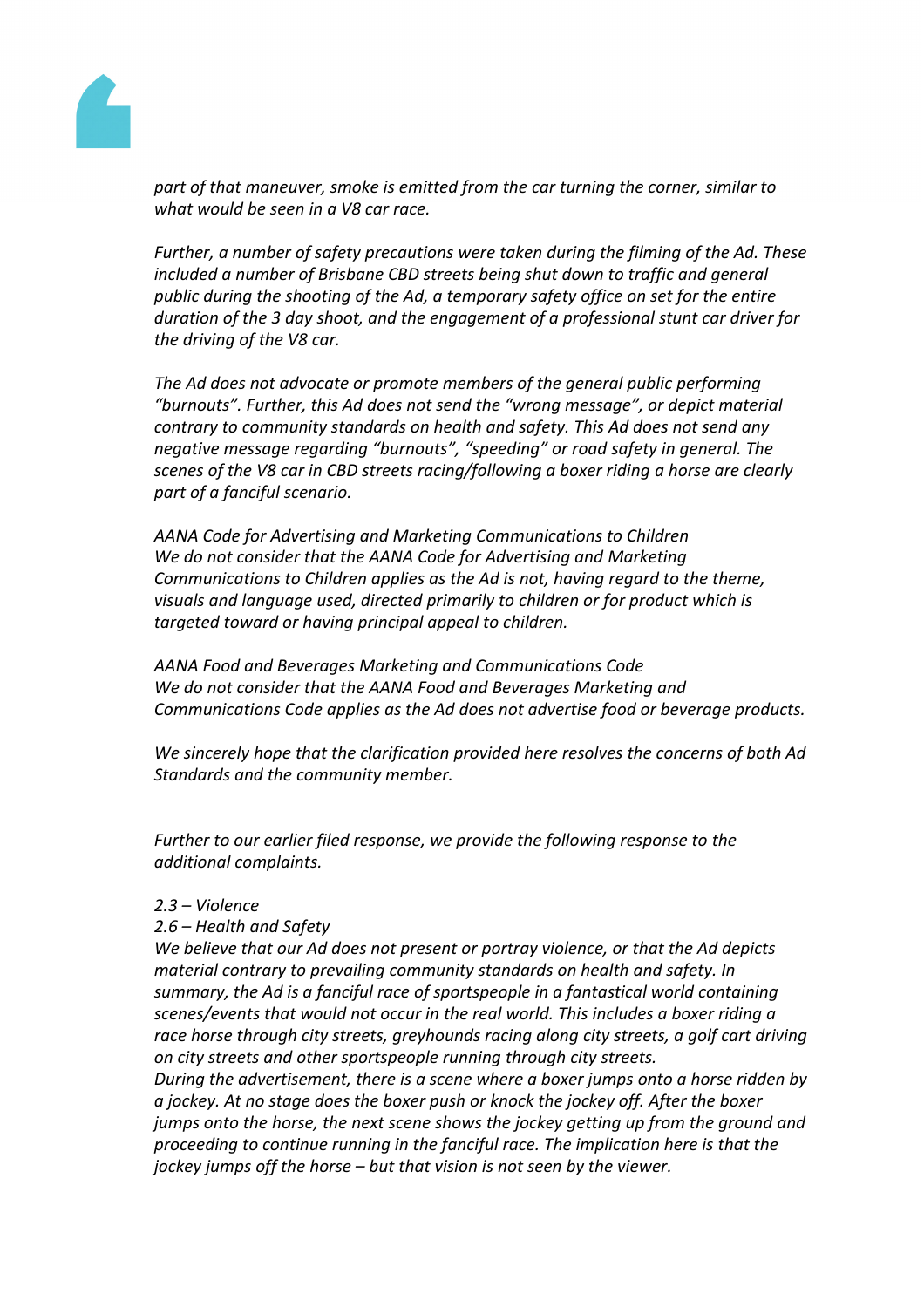

*Each greyhound had their own personal trainer as well as their own handler accompany them on the set during the filming. As part of the filming (and not seen by viewers), the greyhounds chased after their respective training dog toy. This is part of their everyday greyhound racing training.*

*As was the case with the V8 car, the golf buggy was also driven by a professional stuntman.*

*It should also be noted that the various "sports" in the fanciful race were all filmed separately. In other words, all of the aspects (greyhounds, V8 car and golf buggy, horse and people running) were filmed separately. Through post filming editing, those separate films were put together to make it look like they were all part of the same race.*

*Further, a number of safety precautions were taken during the filming of the Ad. These included a number of Brisbane CBD streets being shut down to traffic and general public during the shooting of the Ad, the presence of a number of Police officers as well as a safety officer on set for the entire duration of the 3 day shoot.*

## **THE DETERMINATION**

The Ad Standards Community Panel (the Panel) considered whether this advertisement breaches Section 2 of the AANA Code of Ethics (the Code).

The Panel noted the complainants' concerns that the advertisement depicts a burnout and vehicles travelling at speed, greyhounds running unrestrained and a golf buggy pulling out in front of a car.

The Panel viewed the advertisement and noted the advertiser's response.

The Panel considered whether the advertisement was in breach of Section 2.6 of the Code. Section 2.6 of the Code states: "Advertising or Marketing Communications shall not depict material contrary to Prevailing Community Standards on health and safety".

The Panel considered that the advertisement was clearly fantastical in the storyline portrayed, with various professional racing sports competing against each other on city streets. The Panel noted that a boxer is shown riding a racehorse, greyhounds are depicted running through the streets, and a jockey later rejoins the race in a golf buggy.

The Panel considered that the greyhounds running unrestrained and the golf buggy pulling out in front of a vehicle was in the context of a fantastical racing scenario, and considered that most members of the community would not consider this depiction to be promoting or encouraging such behaviour.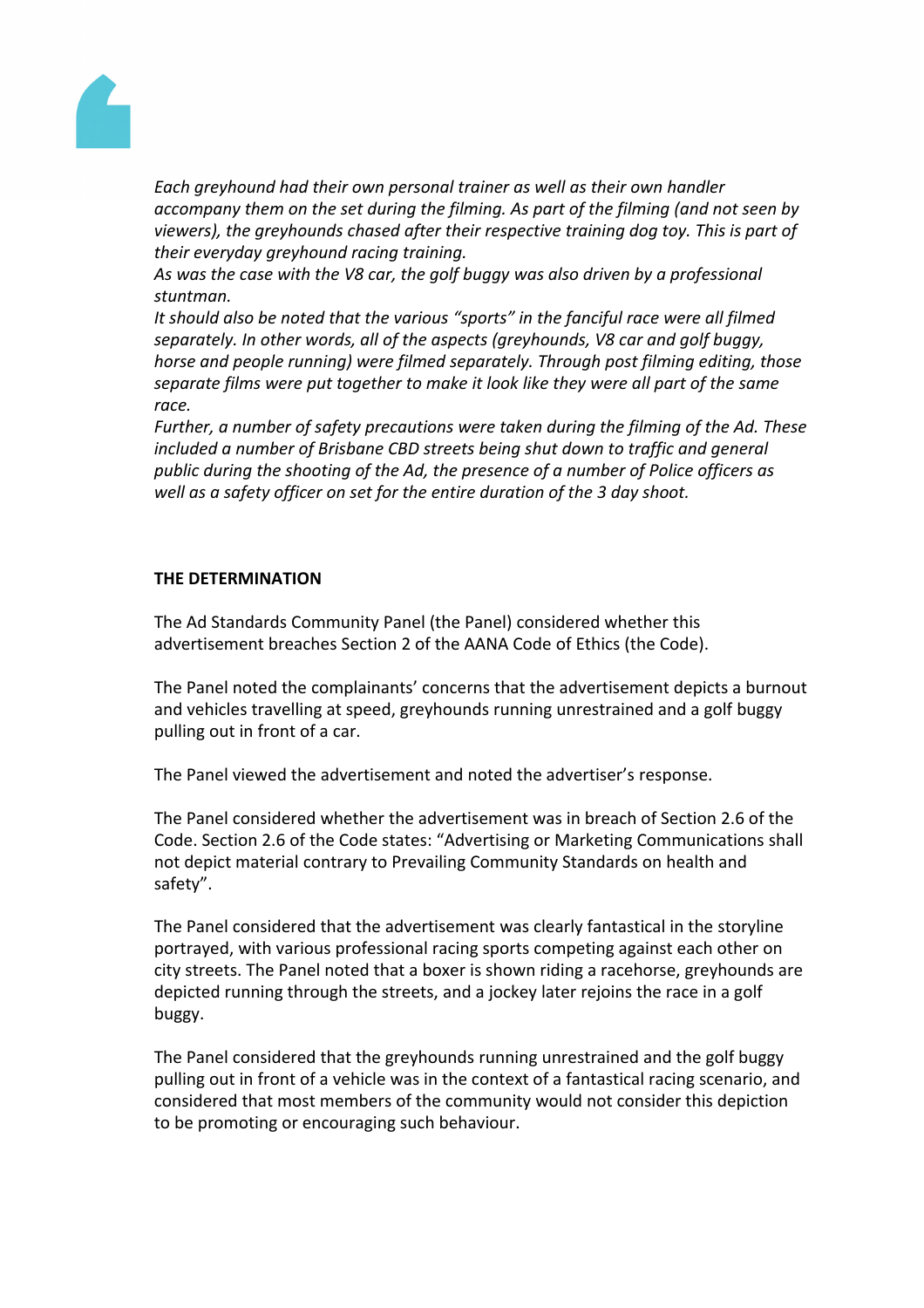

The Panel considered the vehicle travelling at high speed and considered that the quick moving transitions between scenes create the impression of speed, but that it is not possible to tell the actual speed of the vehicle.

The Panel considered the vehicle performing a 'burnout'. The Panel noted that advertiser's response that this was not a burnout, but rather the vehicle turning a corner at high speed with smoke coming from the tyres, similar to what happens in a V8 car race. The Panel noted that a burnout is described as "the practice of keeping a vehicle stationary and spinning its wheels, causing the tires to heat up and smoke due to friction".

The Panel noted that the vehicle is shown to be moving and the tyres are spinning. The Panel considered this was a technique known as drifting, in which "the driver intentionally oversteers, with loss of traction in only the rear wheels, while maintaining control and driving the car through the entirety of a corner". The Panel noted that this can happen in V8 racing, and that drifting is a sport in itself.

The Panel noted that there is no other traffic depicted on the streets, and noted the advertiser's response that streets were closing for the filming of the advertisement. The Panel noted that the vehicle depicted is clearly a racing vehicle evidenced by the racing style branding on the vehicle.

The Panel considered that although the scenes show the vehicle turning sharply, there is no indication that the driver has lost control of the vehicle and there is no depiction that would indicate that the driver does not possess the necessary skills to drive the vehicle as portrayed. The Panel noted that this type of driving may breach road rules if it were to take place on an ordinary road but considered that most members of the community would consider the clear fantasy nature of the advertisement and not consider the advertisement to be promoting or encouraging unsafe driving or depicting material contrary to prevailing community standards.

The Panel considered that the advertisement did not depict material contrary to prevailing community standards on road safety and did not breach Section 2.6 of the Code.

The Panel (the Panel) considered whether this advertisement breaches the AANA Wagering Advertising Code (the Wagering Code).

The Panel noted that the advertiser is a licensed operator of a registered wagering service and therefore the Wagering Code applies.

The Panel noted the complainants' concerns that the tagline "Take your gambling to the Neds level" encourages problem gambling.

Section 2.8 of the Wagering Code states: "Advertising or Marketing Communication for a Wagering Product or Service must not portray, condone or encourage excessive participation in wagering activities".